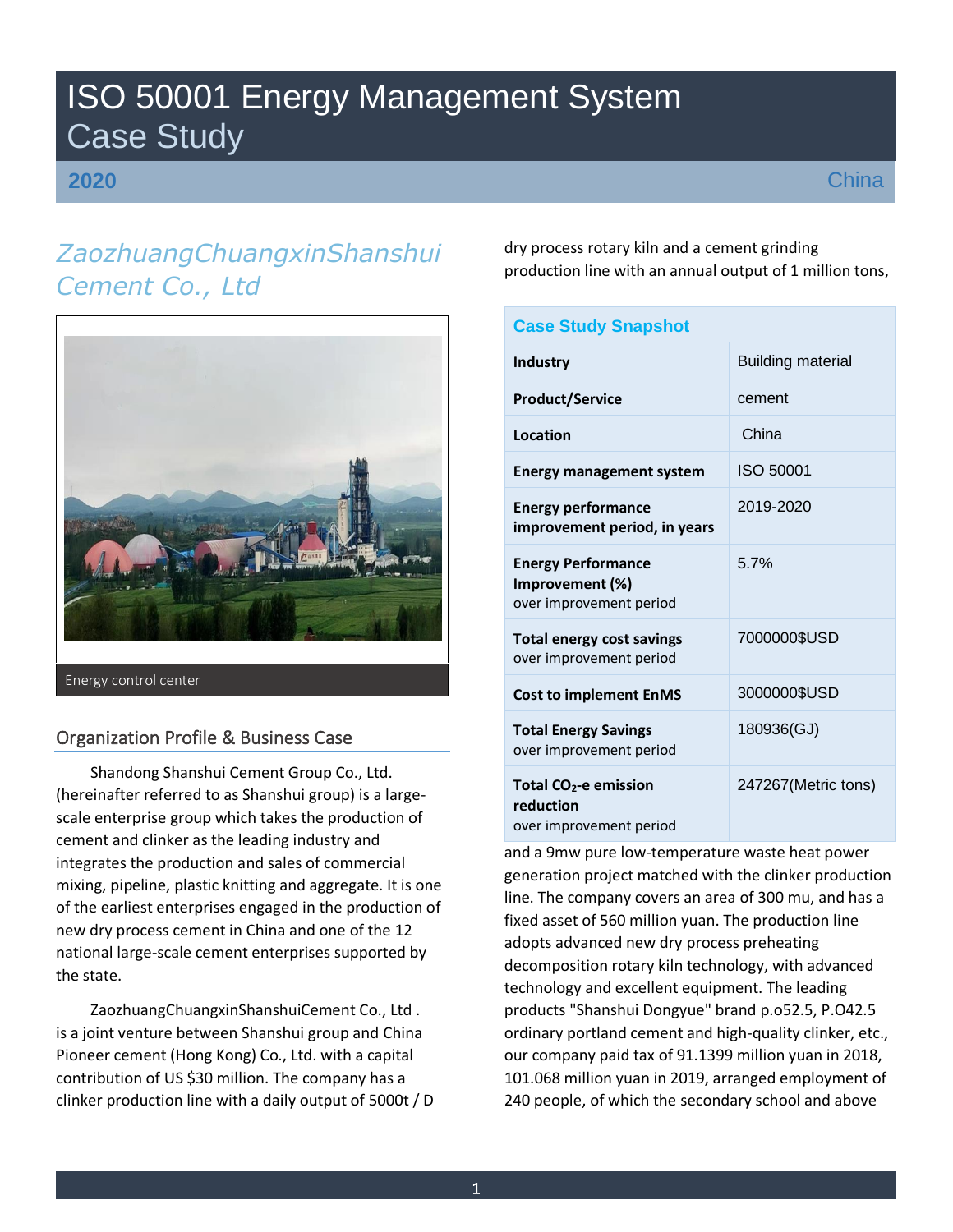accounted for more than 50% of the company's population.

Shanshui group has established an energy management and control center, a three-level energy network of group headquarters, operation area and subsidiary (Branch) companies, and a three-level energy network of company, workshop and team.

No matter from the understanding of energy management, energy management methods and energy-saving technology innovation can achieve significant results, mobilize the enthusiasm of each employee, add up to a large number, and achieve the effect of energy conservation and emission reduction.

In order to further implement and implement the national energy conservation and emission reduction policy, and strengthen the main responsibility of enterprise energy management, the company has established an energy management and control center, with the general manager as the person in charge, and each workshop has set up an energy management group, with the person in charge of each workshop as the group leader. The three-level management of the company workshop group is implemented, and the tasks and responsibilities of energy posts are defined through the post responsibility system and energy consumption In the form of quota management, the energy use management system will be implemented at the grass-roots level and included in the economic responsibility system assessment. PDCA cycle is adopted in the way of thinking, and four long-term mechanisms are adopted in the way of working.

*"Rely on scientific and technological innovation to reduce energy consumption "* —Sun Lebin, general manager

### Business Benefits

Through the 13th five year energy conservation plan, the company has strictly implemented and completed the total amount control target issued by the national development and Reform Commission.

By clarifying the tasks and responsibilities of energy jobs, implementing the energy use management system to the grass-roots level through the post responsibility system and energy consumption quota management and other forms, and integrating it into the economic responsibility system assessment, and through activities such as "public innovation, cost reduction and efficiency increase", "energy saving financial ideas", "cost control", "index competition" and "resource comprehensive utilization management and control", etc., in 2019, the company won the honor of more than 10 provincial level Among them, the "dynamic management and control of mine resources" won the second prize of the state, the first prize of Shandong Cement Industry Association and circular economy, the homogenization and upgrading of cement mill storage, the energy-saving and efficiency increasing technical transformation of 9mw waste heat power condenser, and the energy-saving and stable production and quality improving transformation of raw meal reduction won the second and third prizes of Shandong Cement Industry Association , the efficiency improvement of waste heat power generation, cement grinding system and rotary kiln system won the third prize of Shandong Province for the scientific and technological transformation of circular economy.

The company continuously deepens management and control measures, improves incentive plans, and conducts various training and competition activities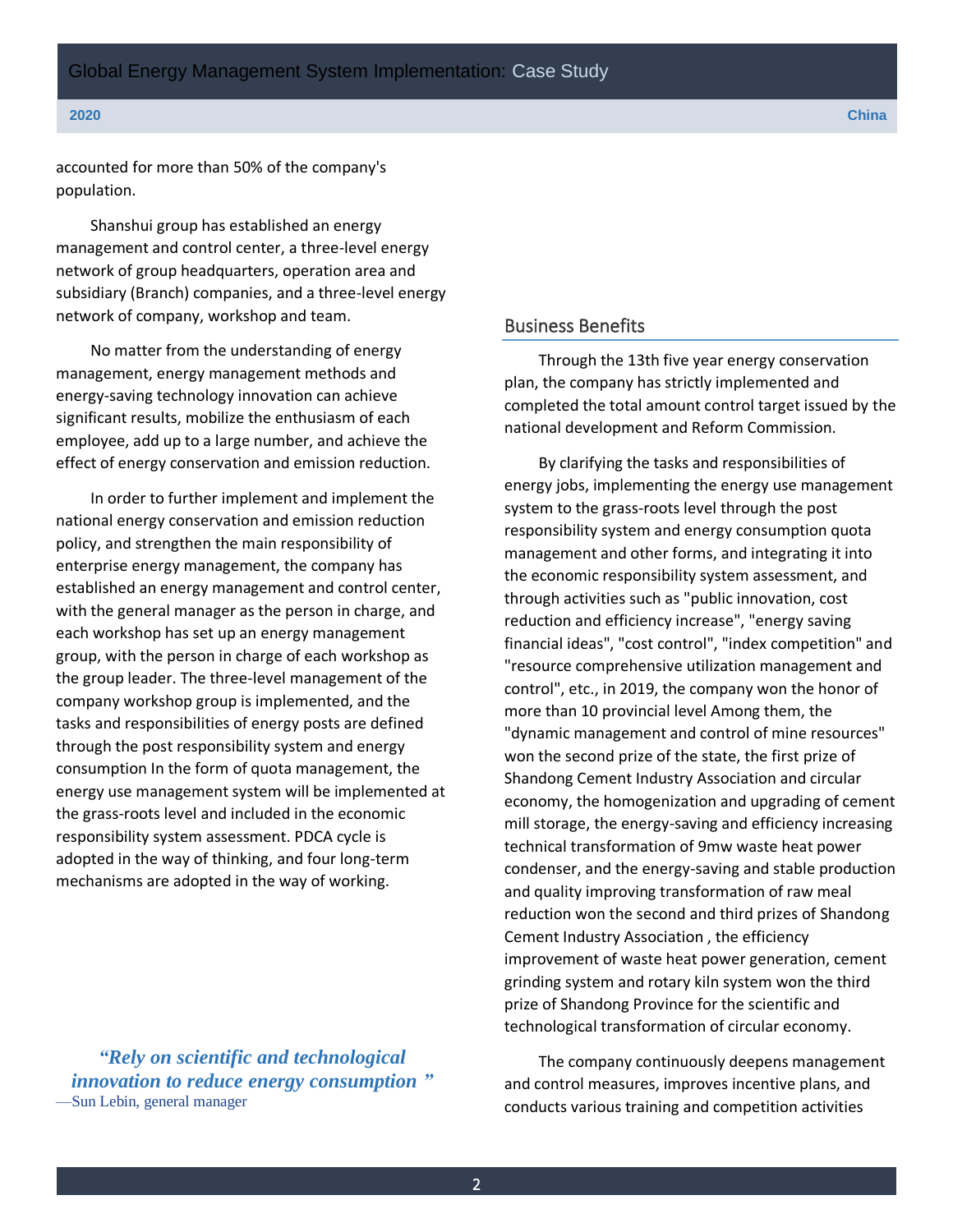The company has made remarkable achievements in energy-saving management experience, energysaving technology progress and energy-saving cultural awareness by continuously strengthening the energysaving awareness of employees and developing their ideas.

The total energy saving is 180936gj. The carbon dioxide reduction equivalent is 247267 tons.

#### Plan

With the operation of the energy management and control center as the leading role and the three-level management as the main starting point, the energy consumption will be continuously reduced and the coal reduction and replacement work goal of the national development and Reform Commission will be achieved through energy conservation management, technology energy conservation, structural energy conservation and other measures. The company has established an energy management and control center, which is responsible for the implementation and promotion of the company's energy management; the general manager is responsible for the commitment to support the energy management system, and continuously improve the effectiveness of energy management, establish the company's energy policy, and ensure the establishment of the company's energy target indicators; the workshop principal is a member, to ensure the operation of the workshop's energy management system, and ensure the company's energy target indicators Target completion; each workshop establishes an energy management team, with the person in charge of each workshop as the team leader, establishes the energy target indicators of the workshop, and the team leader and section leader as members to ensure the completion of the company level energy target indicators; implements the company workshop team three-level management, with the first level responsible for the first level, the team responsible for the post, the workshop responsible for the team, and the company responsible for the workshop. Set up special energy funds and formulate incentive plans.

*"Advocate green life and implement clean production "*

 $-Wang Cong xi$ , Production manager

### Do, Check, Act

The company's energy management and control center has 1 registered energy manager, 2 energy managers, 6 professional energy managers, and 15 other energy managers. It formulates annual energy conservation plan, defines energy conservation objectives, work direction, and monthly energy performance parameters. The energy management and control center shall assign special personnel to issue daily analysis report, analyze the energy consumption situation of relevant responsible persons and formulate relevant safeguard measures; issue monthly summary every month, which shall be benchmarked by the yearon-year, month on month, intra group, same industry and domestic advanced level. Relevant responsible person shall analyze the daily and monthly energy consumption and formulate relevant guarantee measures. The energy management and control center shall formulate energy consumption plan monthly and annually according to the actual situation of the company, distribute it to relevant workshop departments and offices, and strictly reward and punish them.

The company conducts energy audit, energy system certification evaluation, energy measurement audit, measurement instrument monitoring equipment improvement and other relevant methods and measures through a third-party organization, evaluates the completion of energy performance, finds opportunities for energy performance improvement, and system improvement measures; invests in methods and measures such as automatic collection system of capital and electricity, digital energy management system, and data statistics and analysis management system Shi, not only pays attention to energy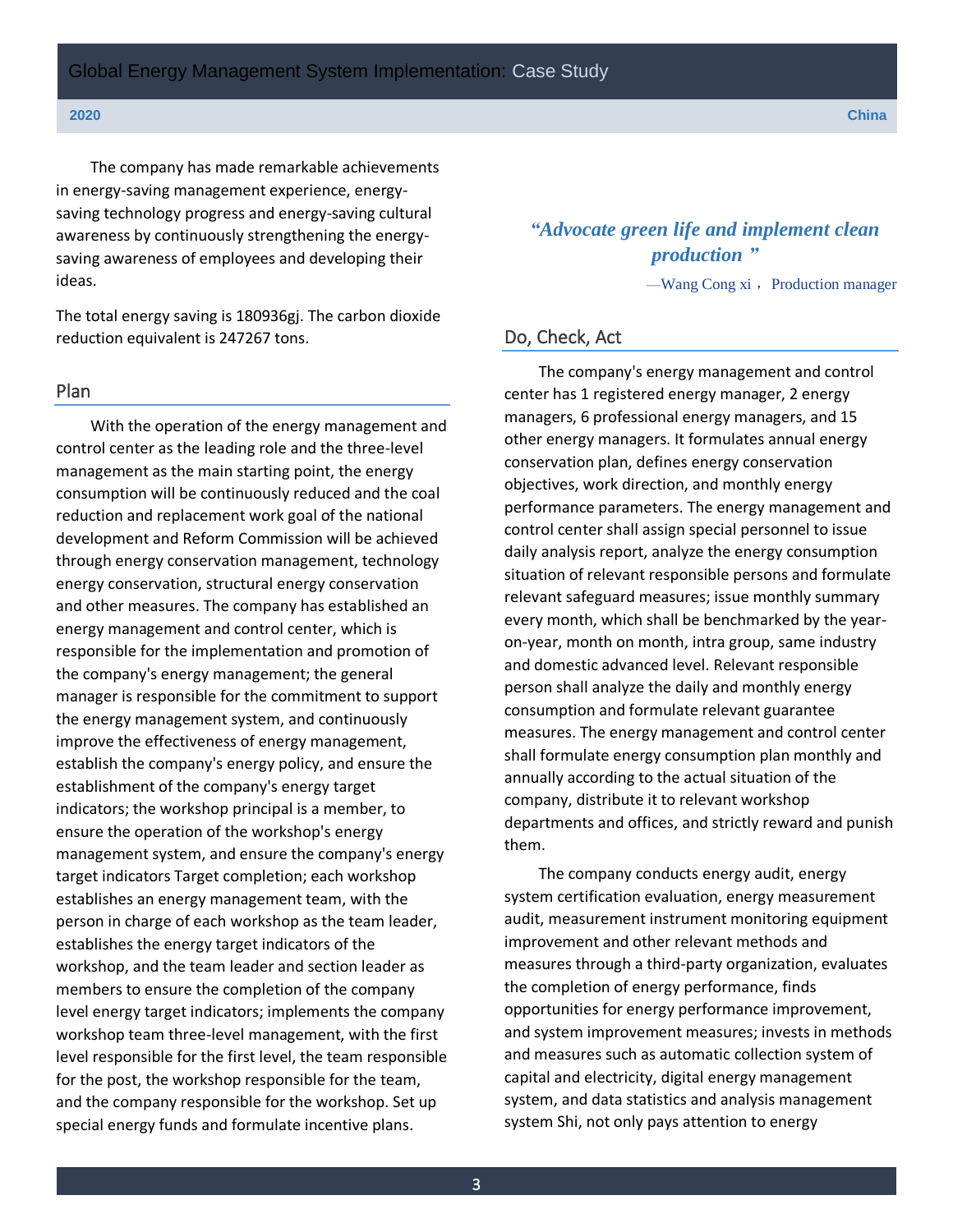management in ideology, but also can be applied to production and operation, which provides a strong guarantee for energy conservation, emission reduction, cost reduction and efficiency increase of enterprises.

Analyze the current situation: determine the energy efficiency benchmarking index system through the production process, equipment and products of the enterprise, carry out statistical analysis, energy audit, energy balance, testing, etc. to obtain the basic data of the energy efficiency benchmarking index system; determine the benchmark: collect the advanced energy efficiency indexes within the group and in the same industry at home, and determine the final benchmark index; develop the scheme: establish the database, and compare the data Benchmarking: analyze the actual situation of the company, find out the gap, analyze the reasons, determine the energy efficiency benchmarking scheme, study and demonstrate the scheme according to the energy efficiency benchmarking scheme, and determine the best index improvement scheme; benchmarking practice: formulate a plan to carry out the energy efficiency benchmarking work, implement the relevant responsibilities, and form the report on the implementation effect of the energy efficiency benchmarking after the completion of the phased progress ; benchmarking evaluation: formulate energy efficiency benchmarking evaluation methods, standards and implementation rules, and evaluate in a timely manner; continuous improvement: optimize indicator management workflow, improve rules and regulations, and achieve benchmarking daily management. According to the monthly energy performance parameters, the energy management and control center analyzes and evaluates the energy performance and whether the target value of the energy performance parameters is reasonable through the year-on-year comparison and other methods, combined with the actual production situation.

(1) Respect the law and implement the standard mechanism: abide by the relevant national and local laws and regulations on the large side, and abide by the company's rules and regulations on the small side.

(2) Whole process control mechanism: including energy audit, energy utilization monitoring, energy efficiency benchmarking, energy balance, enterprise energy conservation standardization, energy conservation assessment and review, contract energy management, power demand side management, energy management and control center, cleaner production audit, etc.

(3) Technology progress mechanism: energy management technology progress, energy-saving equipment technology progress, talent technology progress.

(4) Cultural promotion mechanism: material culture, institutional culture and spiritual culture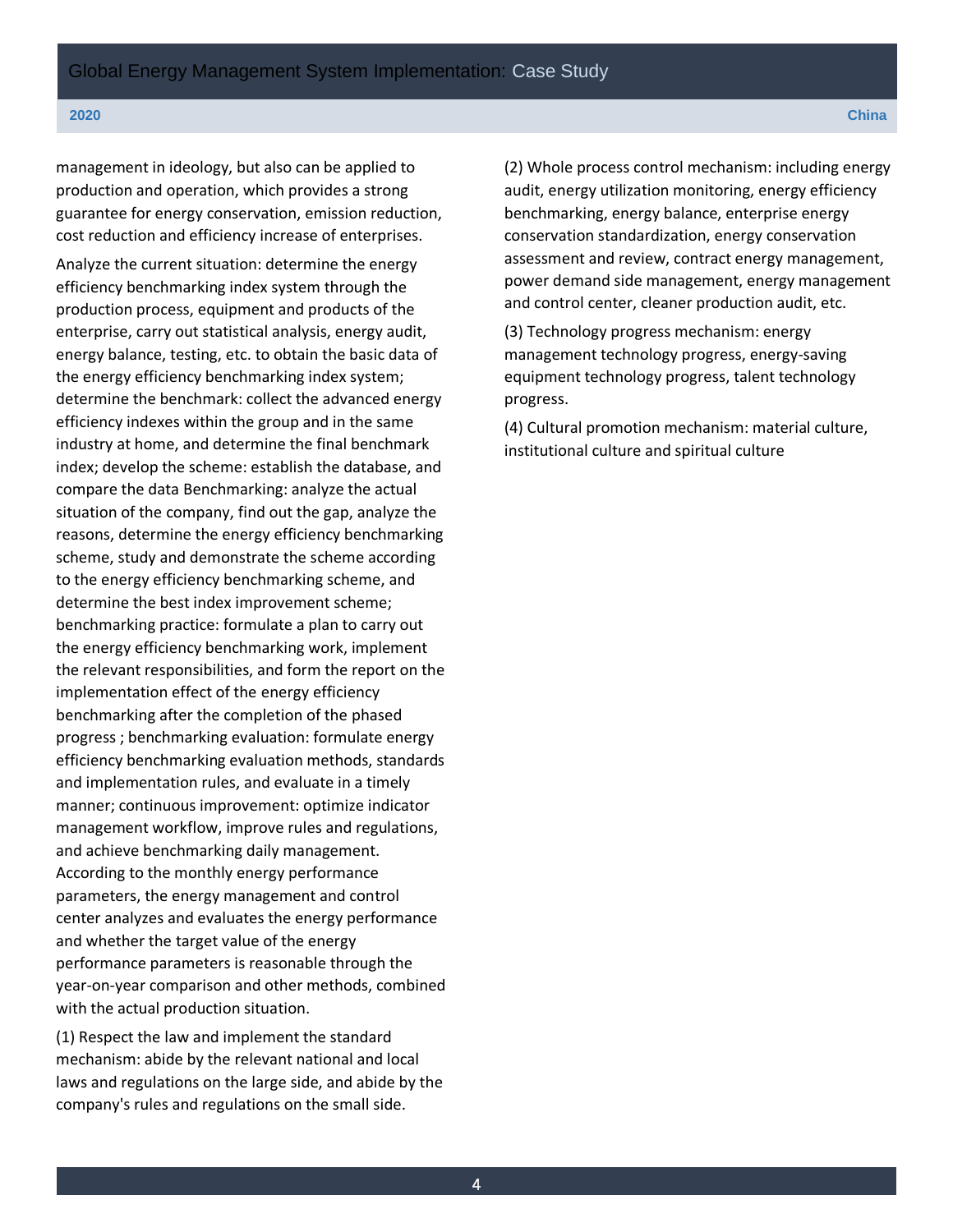## Global Energy Management System Implementation: Case Study

### **Transparency**